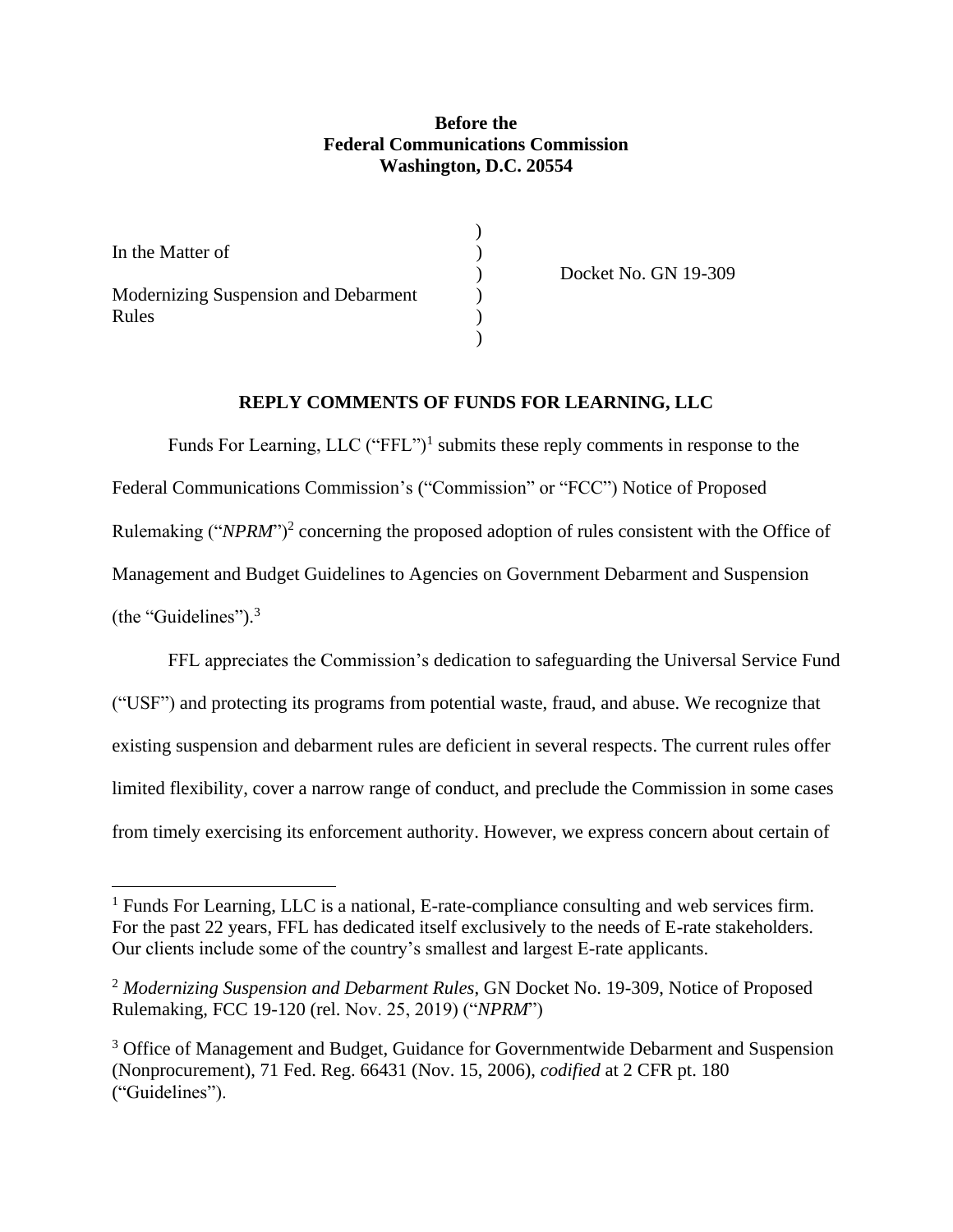the Commission's proposals, many of which have been addressed in comments in response to the *NPRM.* We take this opportunity to highlight the issues we feel most important, based on our long history in the E-rate program, and to offer recommendations that will ultimately benefit all stakeholders by ensuring the new rules are effective and fair to parties subject to the rules.

## **I. THE COMMISSION SHOULD ELIMINATE USAC'S** *DE FACTO* **SUSPENSION PROCESS AND MAKE SUSPENSION AND DEBARMENT THE EXCLUSIVE RESPONSIBILITY OF THE FCC**

### **A. USAC's** *De Facto* **Suspension Process Should Be Eliminated**

We agree with the joint comments of the Schools, Health & Libraries Broadband Coalition and State E-rate Coordinators' Alliance (together, "SHLB/SECA")<sup>4</sup> that the Commission should use this proceeding to eliminate USAC's *de facto* suspension process.

USAC's current practice of delaying administrative processing and withholding funding commitments based on alleged violations of the Commission's rules constitutes a *de facto* suspension from participation in the E-rate program. As SHLB/SECA correctly point out, this process has been employed by the Administrator to "conduct years-long investigations, initiate endless reviews, and withhold funding from USF participants . . . while offering virtually no transparency or reasonable due process safeguards, including notice of the alleged violation or an opportunity to respond."<sup>5</sup>

The new suspension and debarment rules, together with the many tools available to prevent and address program non-compliance, will allow the Commission to accomplish much of what USAC has used the *de facto* process to accomplish. However, we expect the new

<sup>4</sup> Schools, Health & Libraries Broadband Coalition and State E-rate Coordinators' Alliance Comments, Docket No. 19-309 at 8-9 (Feb. 13, 2020) (SHLB/SECA Comments).

<sup>5</sup> *Id.* at 8-9.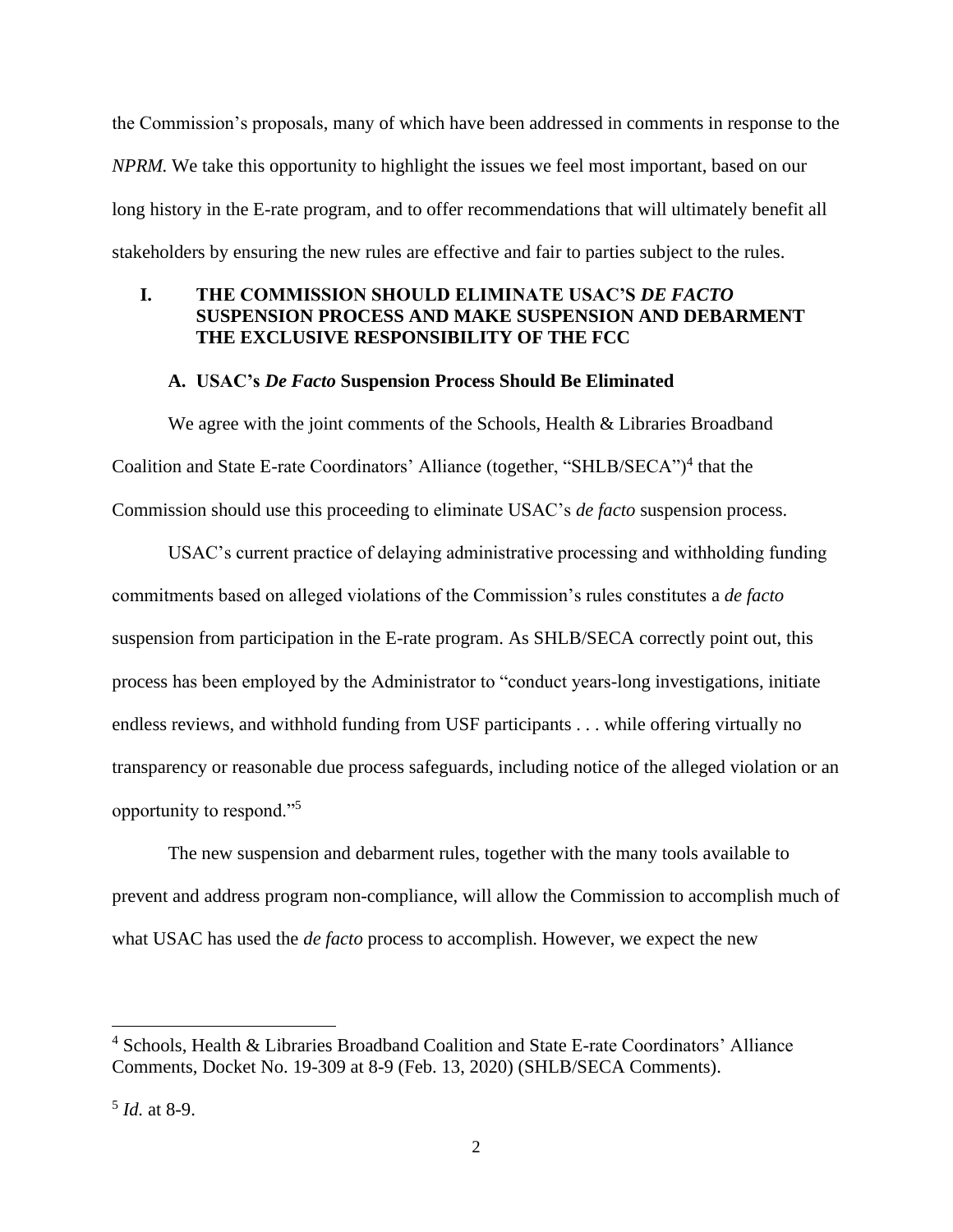suspension and debarment rules will be fair, transparent, and include the reasonable due process protections lacking in USAC's current practice.

# **B. Suspension and Debarment Should be the Exclusive Responsibility of the Commission**

We also encourage the Commission to clarify and ultimately limit USAC's role in the suspension and debarment process. FFL agrees with the comments of INCOMPAS, NTCA, and ACA Connects (collectively, the Joint Association Commenters")<sup>6</sup> that suspension and debarment should be the exclusive responsibility of the Commission, not USAC. We too believe this will lead to greater efficiency and fairness. As the Joint Association Commenters note, USF administrators are not governmental entities and should not be exercising inherently governmental functions, such as adjudicating a suspension or debarment.

Accordingly, and for all of the reasons outlined by SHLB/SECA and the Joint

Association Commenters, the Commission should eliminate USAC's *de facto* suspension process

and clarify that suspension and debarment is the exclusive responsibility of the Commission.

# **II. THE COMMISSION SHOULD AVOID OR AT LEAST MITIGATE HARM TO INNOCENT THIRD PARTIES IMPACTED BY SUSPENSION AND DEBARMENT**

# **A. The Particular Circumstances Should Be Examined Before Rejecting the Application of a Primary Tier Participant**

FFL and the Commission share the goal of removing bad actors from participation in USF programs, and the E-rate program in particular. The Commission's efforts to deter misconduct and remove participants, however, should not come at the expense of innocent third parties.

<sup>6</sup> INCOMPAS, NTCA-The Rural Broadband Association, and ACA Connects-America's Communications Association Comments, Docket No. 19-309 at 7 (Feb. 13, 2020) (INCOMPAS/NTCA/ACA Comments).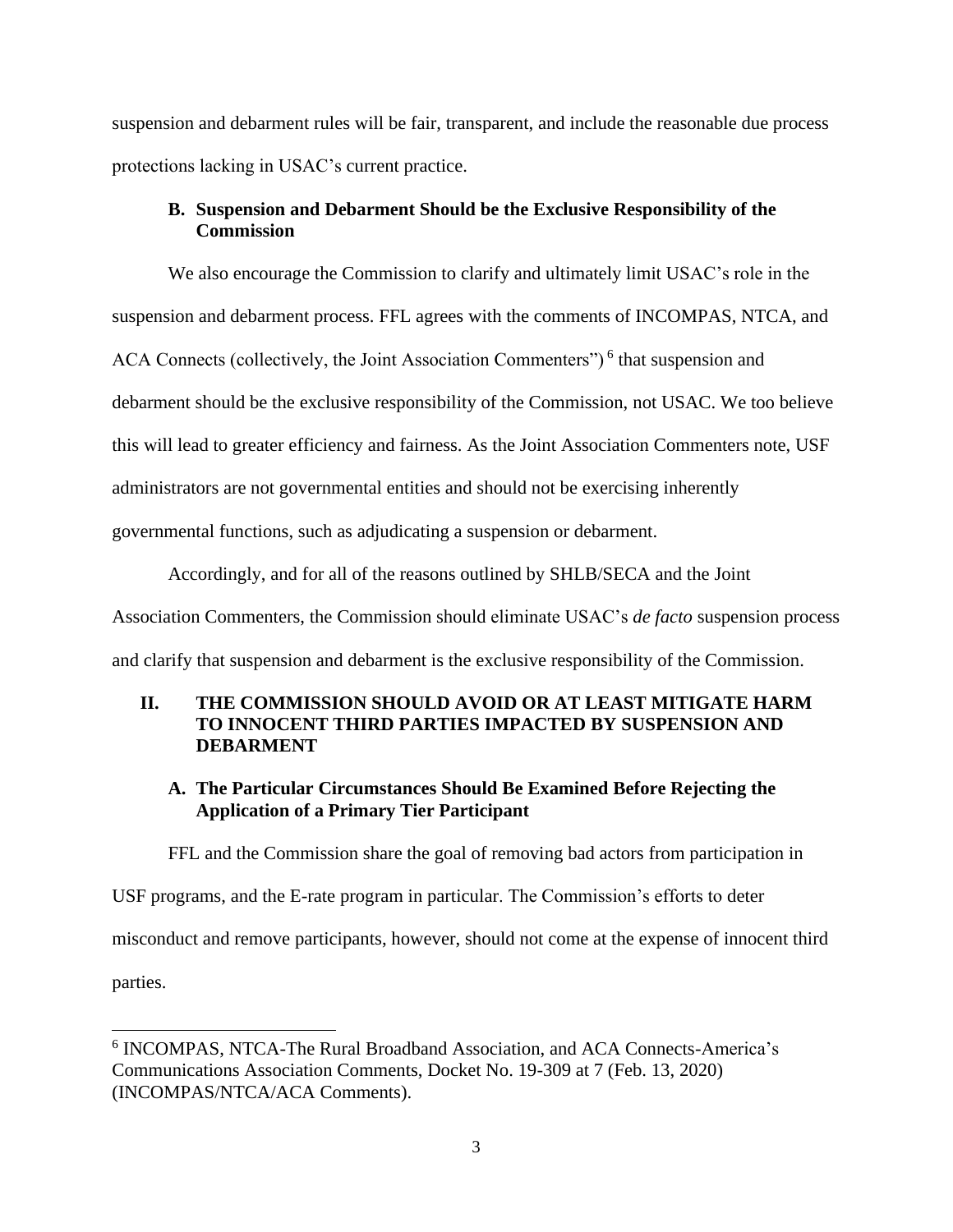In the *NPRM*, the Commission observes that the Guidelines do not provide a mechanism for the rejection of a school's E-rate application if the school is utilizing an E-rate consultant who has been convicted of fraud in another program but has not yet been debarred.<sup>7</sup> The Commission seeks comment on whether it should adopt rules allowing it to reject a transaction based on the disclosure of unfavorable information relating to a lower tier participant.<sup>8</sup>

We find extremely troubling the Commission's suggestion that it would reject the application of primary tier participant, such as a school, library, or health care provider, solely because a lower tier participant with whom they do business was convicted of fraud in another program. We agree with the comments of SHLB/SECA that, under these circumstances, the Commission has an obligation to closely examine the nature of the relationship between the parties to determine what and how much undue influence or control, if any, the consultant (or contractor, advisor, etc.) may have had.<sup>9</sup> The school and its application may have been wholly unrelated to the consultant's misconduct – or even the government program in which the alleged misconduct occurred. Denying the application under such circumstances is fundamentally unfair and contrary to the objective of the E-rate program. Accordingly, rather than punishing a school based on who it elects to do business with alone, FFL urges the Commission to examine the particular circumstances and hold harmless any innocent primary tier participant to the transaction absent a finding that the primary tier participant violated the program rules.

<sup>7</sup> *NPRM* at ¶ 61.

<sup>8</sup> *Id.* at ¶ 61.

<sup>9</sup> SHLB/SECA Comments at 14-15.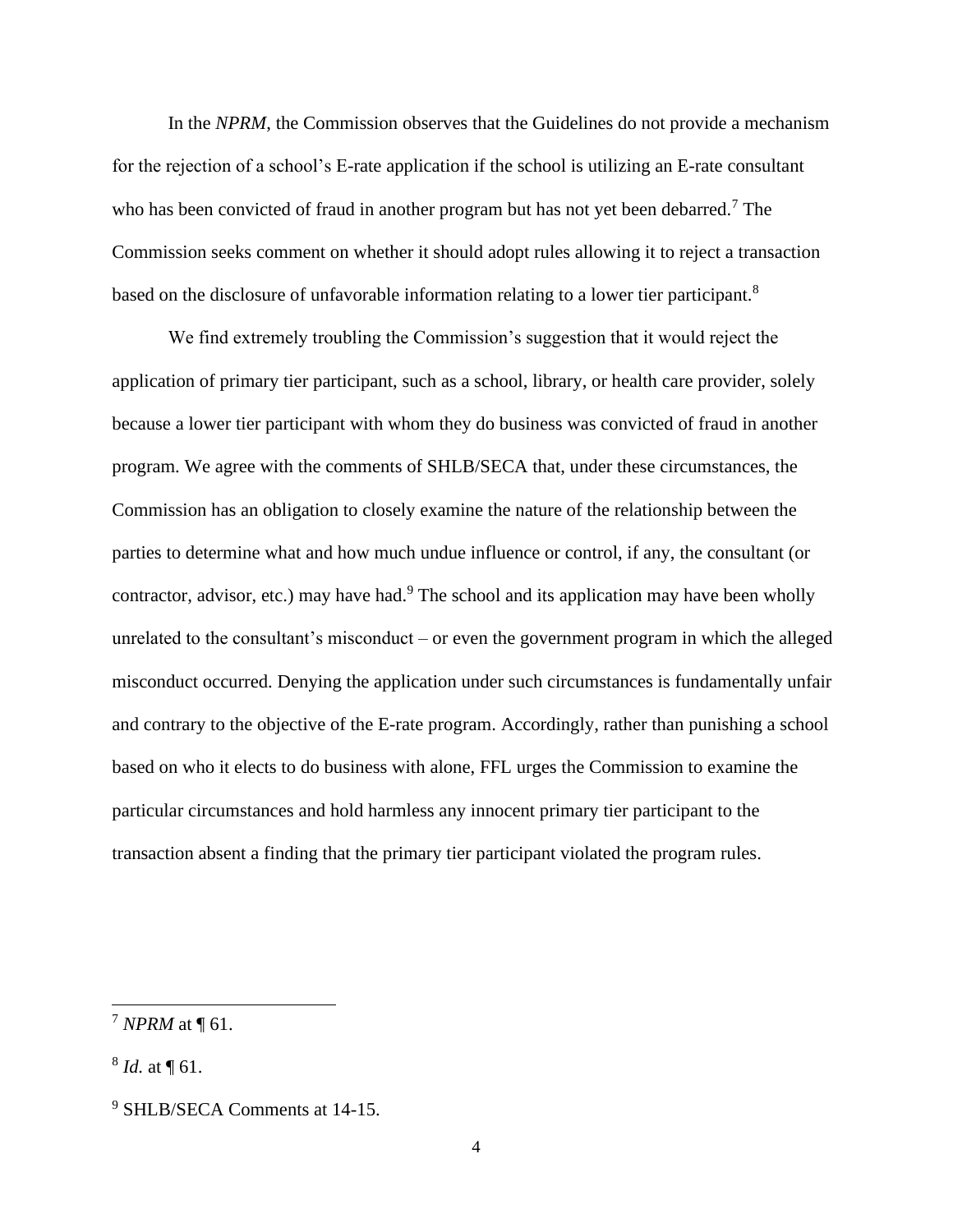### **B. Participants Should be Given the Option to Receive Uninterrupted Support from a Suspended or Debarred Entity or Transition to a New Provider**

The Commission notes in the *NPRM* that the Guidelines would permit USF participants to choose to continue a transaction with an excluded party if it were in existence before the party was excluded.<sup>10</sup> The *NPRM* seeks comment on the extent to which participants should be permitted to continue receiving services when on a month-to-month or short-term basis.<sup>11</sup>

FFL encourages the Commission to allow participants to receive service from a suspended or debarred entity for the duration of the USF-supported contract or to substitute a new provider, whether the services are on a fixed or on a month-to-month basis. The objective of the USF programs is to provide critical support to schools, libraries, and other program beneficiaries. Where at all possible, suspension and debarment should not interfere with the continued receipt of services to these institutions and the communities they serve. Unless it can be shown that continuing to receive services from a suspended or debarred provider presents a danger to the USF programs, participants should be afforded the option to receive services from a suspended or debarred entity or transition to a new provider.

### **III. FORMAL SUSPENSION AND DEBARMENT PROCEDURES SHOULD BE USED SPARINGLY AND LIMITED TO EGREGIOUS OR SERIOUS MISCONDUCT**

### **A. A Less Severe Remedy Should Be Used When the Circumstances Warrant It**

Suspension or debarment is a serious action with significant consequences. The measures are only two of the many tools available to the Commission. Given the severity and potentially damaging consequences inherent in exclusion from USF programs, we believe the Commission

<sup>10</sup> *See* 2 C.F.R. § 180.310(a).

<sup>11</sup> *NPRM* at ¶ 70.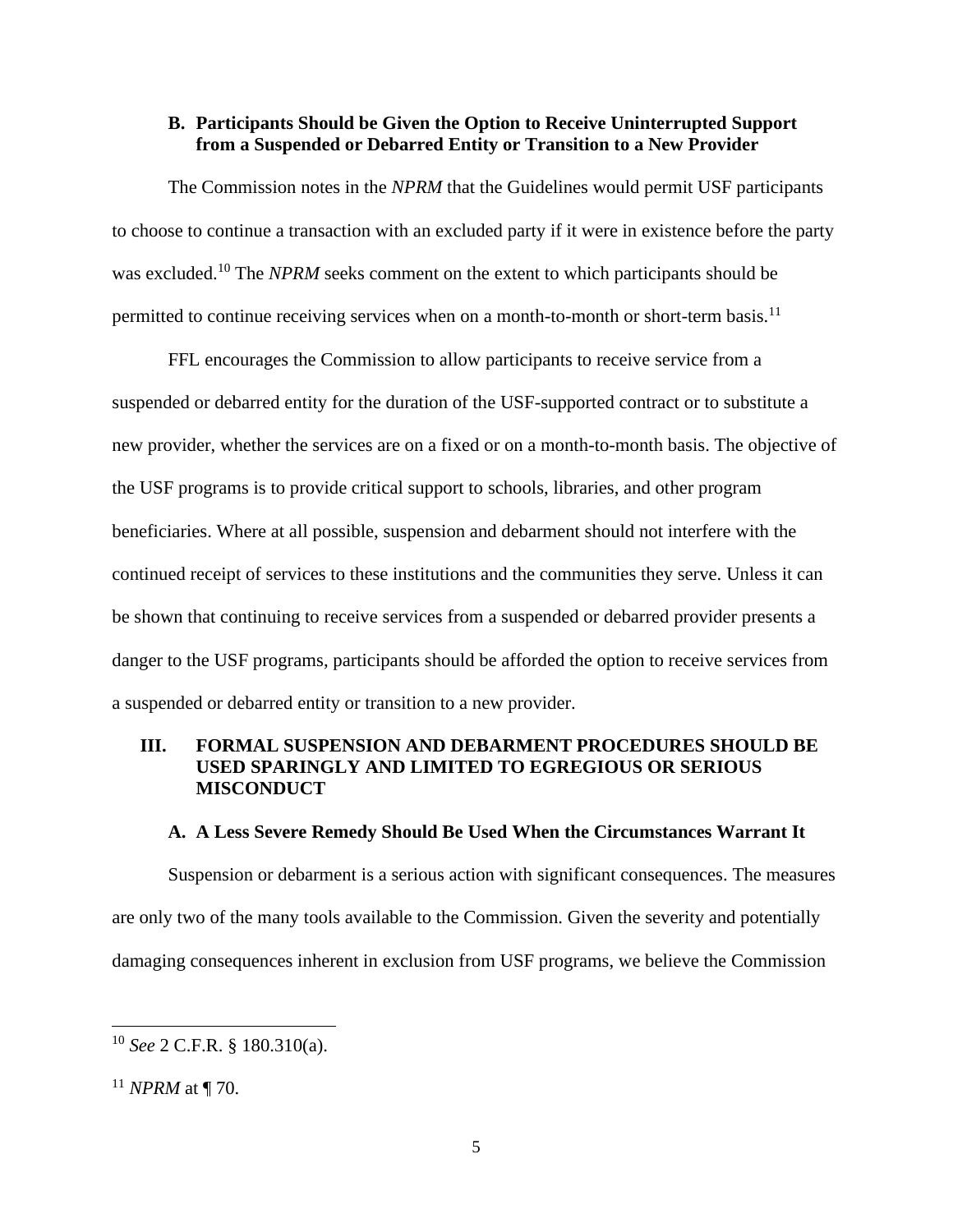should initiate formal suspension and debarment procedures sparingly and opt for less drastic remedies whenever possible.

The Commission has existing mechanisms in place to address misconduct. For instance, it can seek recovery of funds disbursed in violation of the applicable program rules. Measures also exist to deter potential violations of program rules. In the E-rate program, for example, funding applications undergo an understandably demanding but effective review process to identify potential abuse or misuse of program funds. In addition, the Administrator often conducts a review during the post-commitment process. The USF programs are also subject to a Beneficiary Contributor Audit Program to further ensure compliance with program rules. We endorse the use of these less severe measures to address whenever possible.

As the Commission suggests, FFL encourages the Commission to adopt specific rules to afford it the discretion to merely preclude a participant from entering into a transaction prior to or in lieu of suspending or debarring the participant.<sup>12</sup> Another option, we believe, is to allow a participant to enter into a transaction while monitoring its future activity with greater scrutiny. The Commission could also require a participant to demonstrate that it has taken steps necessary to prevent future violations, for example, by requiring that a compliance plan be put in place. We believe these less drastic remedies can accomplish much of what the Commission hopes to achieve through suspension and debarment with less harmful results to all parties.

<sup>&</sup>lt;sup>12</sup> *Id.* at  $\P$  60.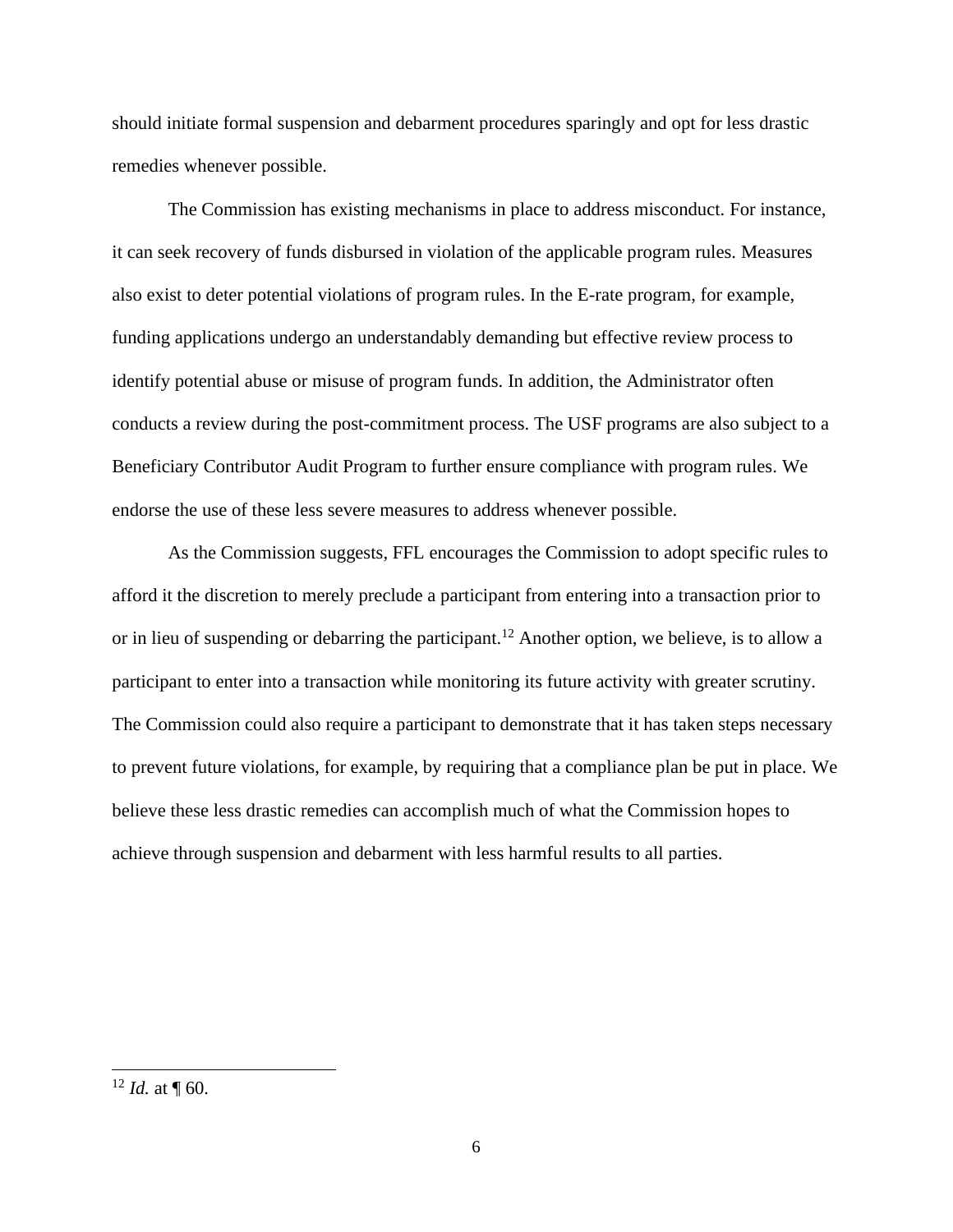### **B. Suspension and Debarment Should Be Limited to Serious or Egregious Misconduct**

We also agree with a number of commenters that suspension or debarment should be limited to serious or egregious misconduct rather than negligent conduct or good faith mistakes. $13$ 

FFL acknowledges that existing suspension and debarment rules are in several respects deficient. We agree that any new rules should enhance the Commission's enforcement authority, for example, by allowing the it to more expeditiously take remedial action before the issuance of a civil judgment or conviction. However, the Commission's proposal to "significantly expand the scope of [its] suspension and debarment rules" should not be addressed using a low threshold for suspension or debarment.<sup>14</sup>

Many E-rate rules include no consideration of whether the responsible party made a good faith error or instead willfully attempted to evade program requirements. Program rules also tend to be vague, and participants must use their best judgment in interpreting and applying such rules. As CTIA and USTelecom note, "while providers make good-faith efforts to comply with all the Commission's rules and regulations, the rules can be complicated and technical, which means honest mistakes happen, not infrequently, and not for lack of effort."<sup>15</sup>

<sup>13</sup> *See*, *e.g*., SHLB/SECA Comments at 7-8 (urging the Commission to limit formal suspension or debarment procedures to fraud or repeated willful violations, not as a remedy for negligent conduct or mistakes); *see also* CTIA-The Wireless Association and USTelecom Comments, Docket No. 19-309 at 13-15 (Feb. 13, 2020) (proposing that suspension and debarment be focused on the most egregious misconduct) (CTIA/USTelecom Comments).

<sup>14</sup> *NPRM* at ¶ 79.

<sup>15</sup> CTIA/USTelecom Comments at 16.